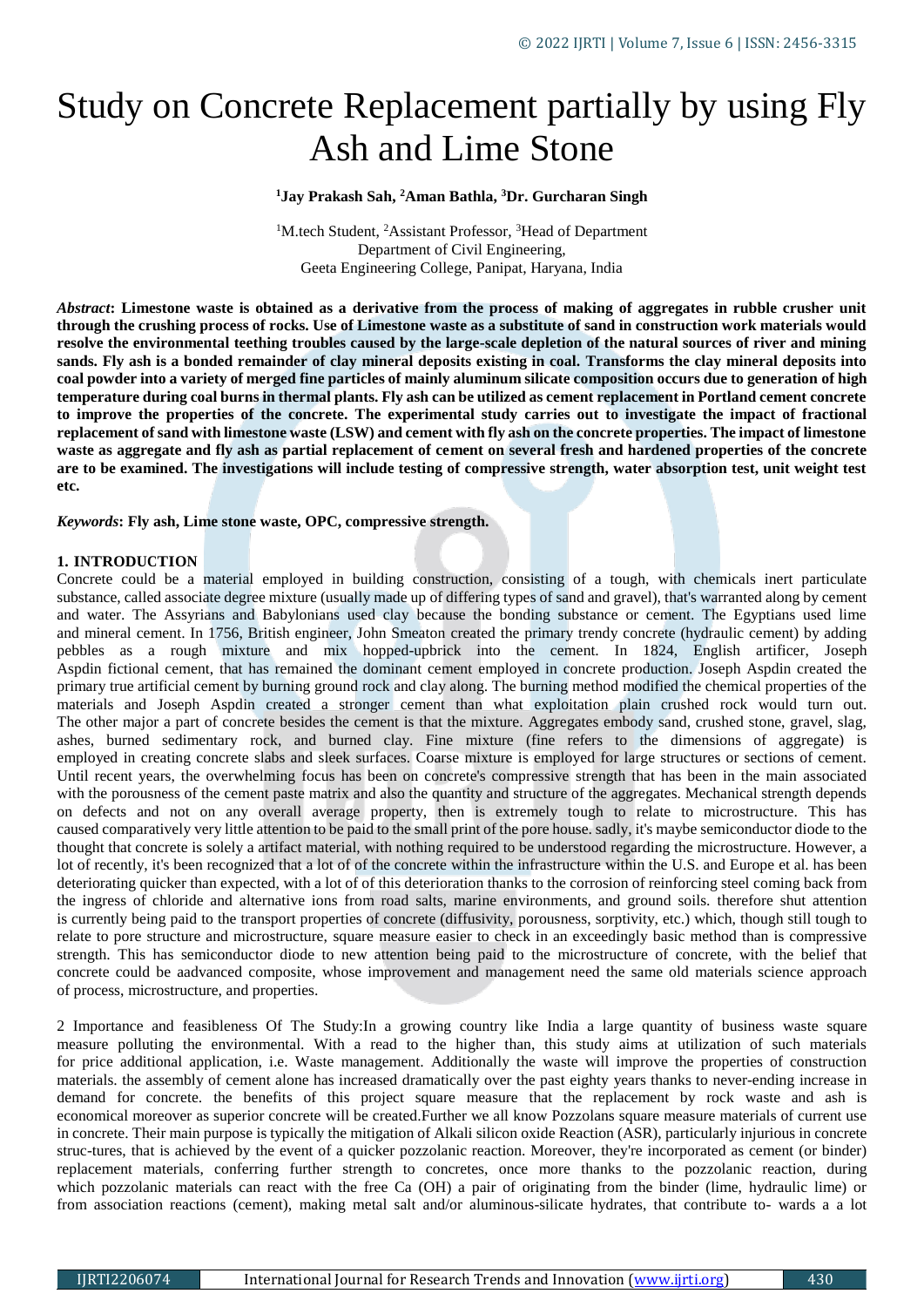of resistant chemical structure. The formation of those reaction product conjointlypermits concrete with associate degree air lime binder, with additional pozzolans, to harden underneath water or in terribly high ratio conditions. once finely ground, these materials attain the next specific surface and thus, become a lot of reactive. what is more, this fineness confers further strength to concrete by increasing their compacity. numerous materials of natural or artificial origin could also be used as pozzolans, relying in the main on their content inamorphous silicon oxide and, therefore, potential to develop a pozzolanic reaction. several waste materials have pozolanic properties and there's a gap toward their use as pozolanic additions tributary towards environmental property. The use of waste materials in concrete will be a crucial step towards property because the business housing industry } is critical and concrete worldwide use cement as their main binder; the utilization of other concrete with binders that square measure less waste product and/or the utilization of residues might impact the concrete industry towards the assembly of concrete with less environmental impact.

#### 1.3. Objectives

1. To explore and assess the likelihood of exploitation rock waste and ash in concrete in terms of its building material properties i.e. strength.

- 2. Recover associate degree industrial byproduct through useful use once incorporated into concrete.
- 3. To access the sturdiness of the concrete combine.
- 4. to possess a comparative study of workability and alter in weight density of concrete.

5. cut back cement content in concrete, leading to attenuated emission of greenhouse emission and attenuated use of natural raw materials.

- 6. cut back sand content in concrete, leading to attenuated sand extraction and preservation of natural resources.
- 7. To assess the role of rock waste as a partial replacement to sand and ash as a partial replacement to cement
- 8. to check the look parameters of rock waste concrete and ash concrete with plain cement concrete.
- 9. to possess a comparative study of rock waste concrete and ash concrete

## **Graphical Interpretation.**

The results are presented graphically for compressive strength, water absorption and density.



**Graph 1: 7 Days Compressive Strength (N/mm<sup>2</sup> )**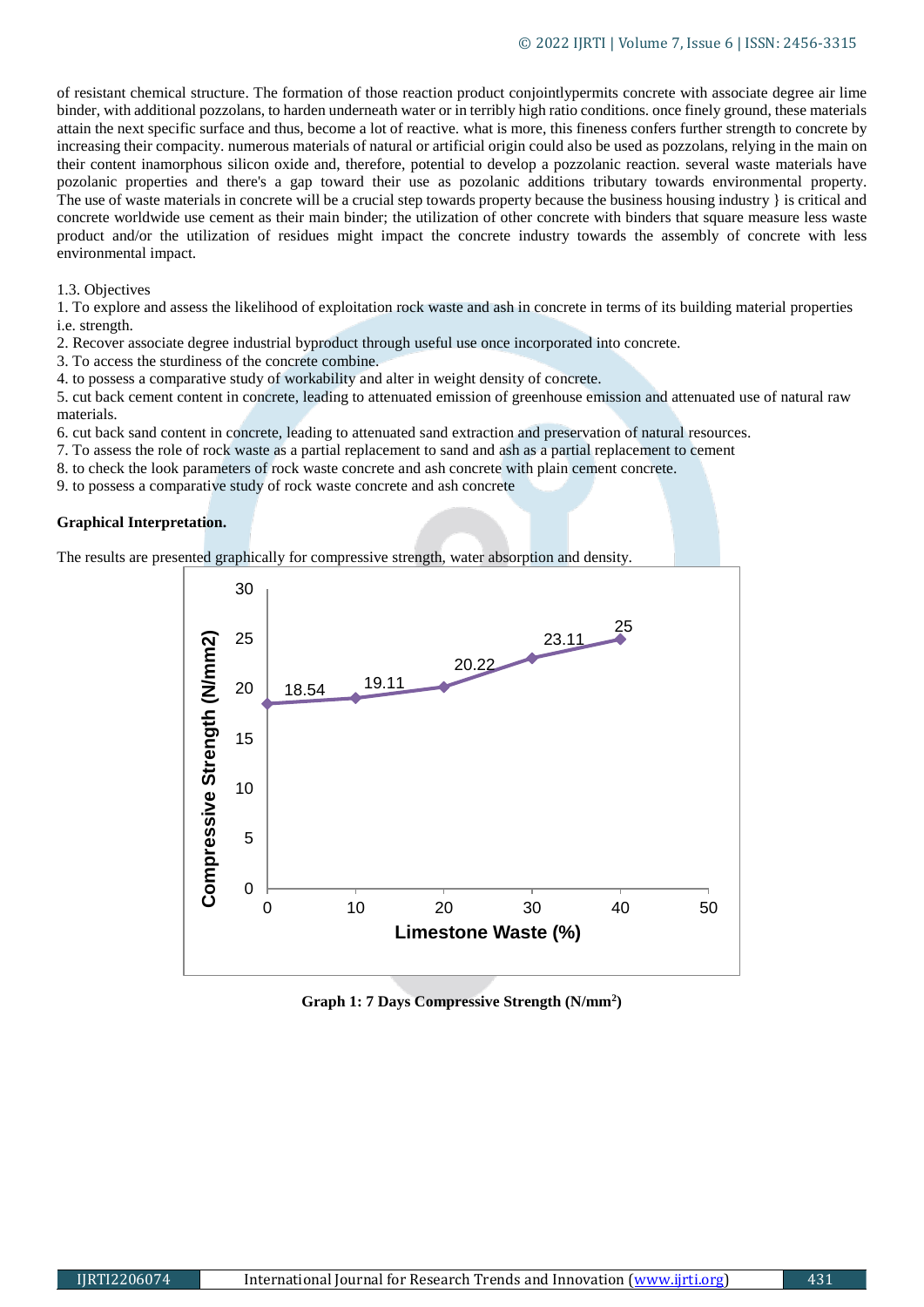

**Graph 3: Slump Value (mm)**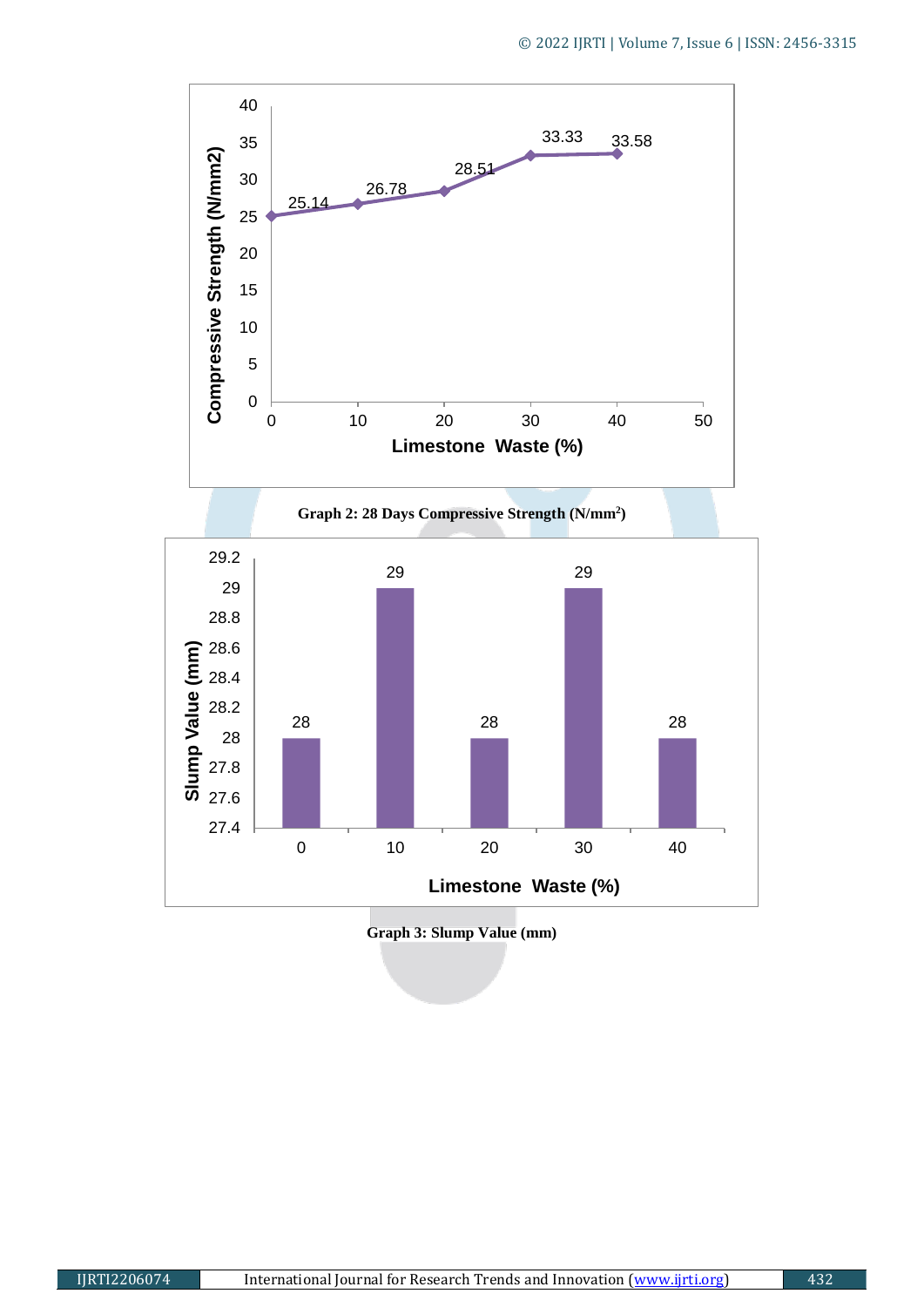





**Graph 5: Dry Density of Cube (KN/m<sup>3</sup> )**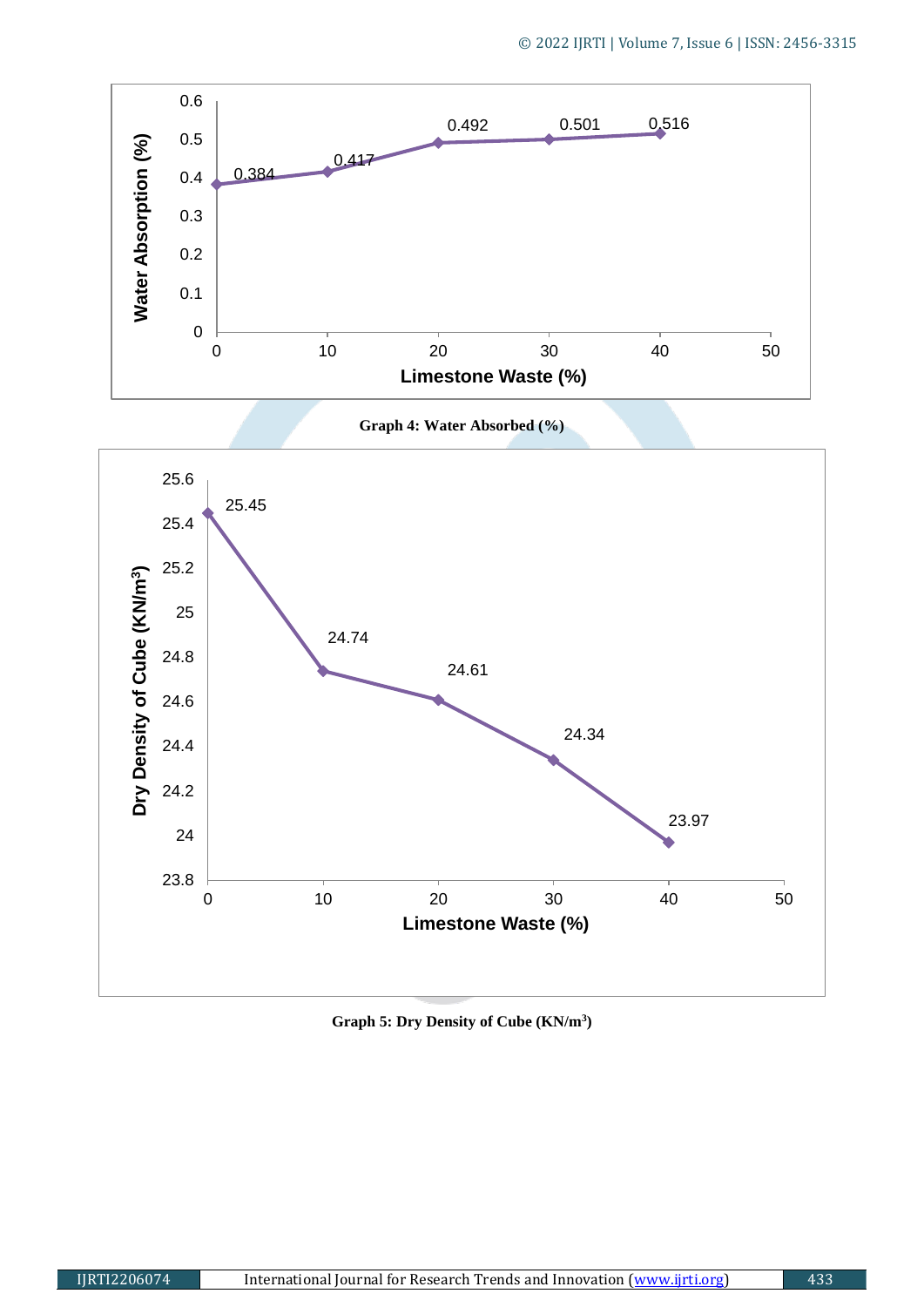

**Graph 3: 7 Days Compressive Strength (N/mm<sup>2</sup> )**



**Graph 4: 28 Days Compressive Strength (N/mm<sup>2</sup> )**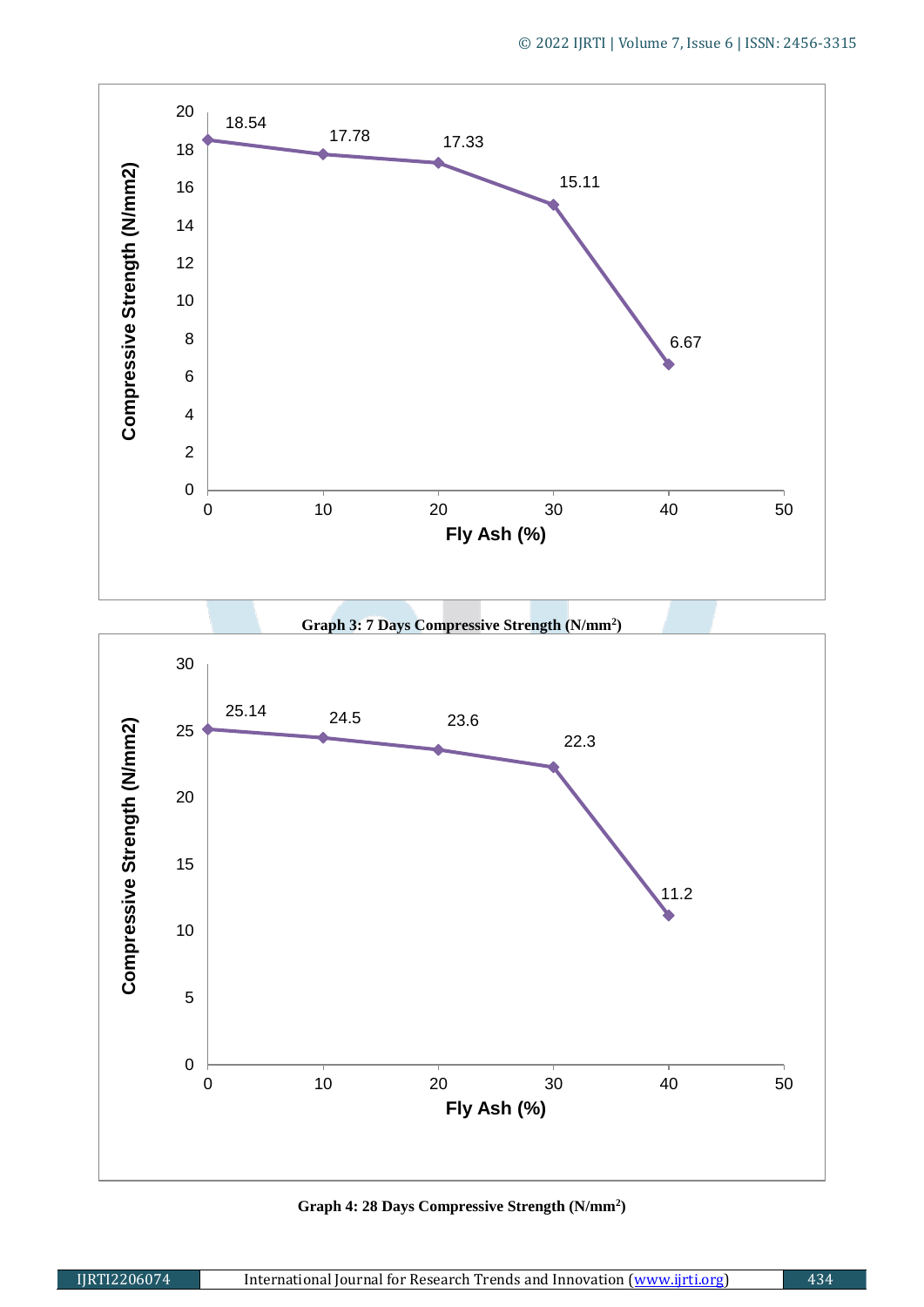

**Graph 8: Slump Value (mm)** 



**Graph 11: Water Absorbed (%)**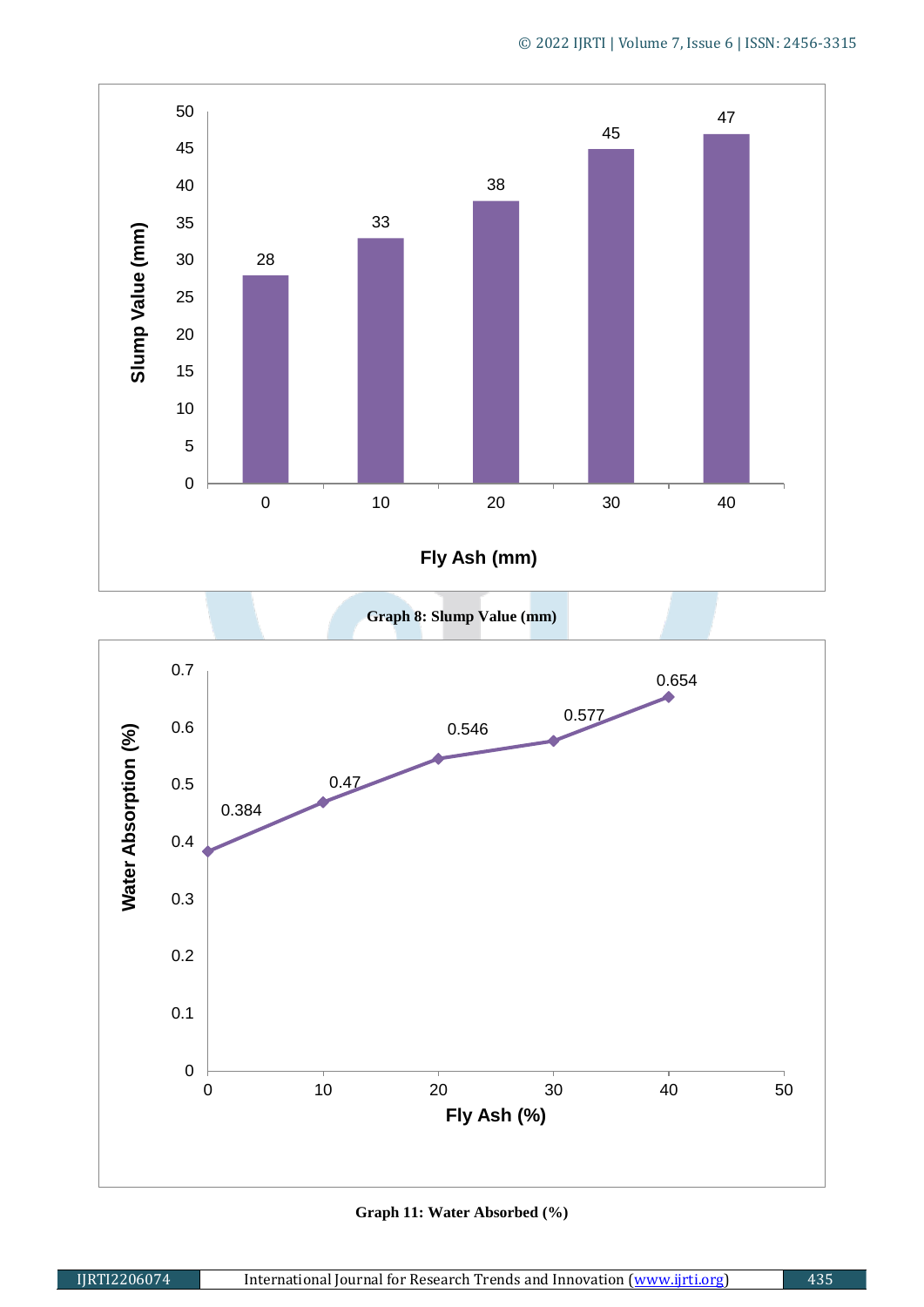





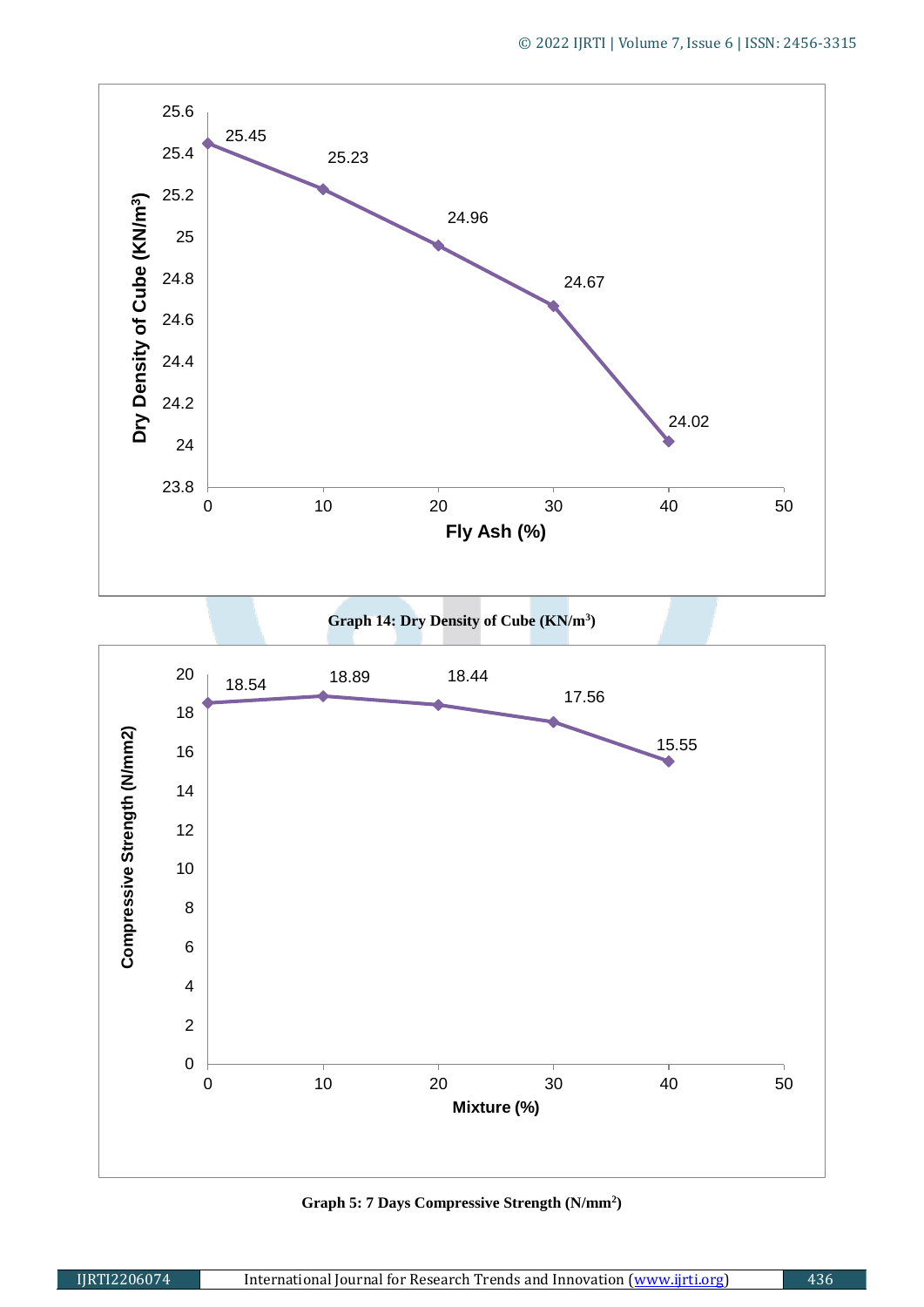



**Graph 6: 28 Days Compressive Strength (N/mm<sup>2</sup> )**

**Graph 9: Slump Value (mm)**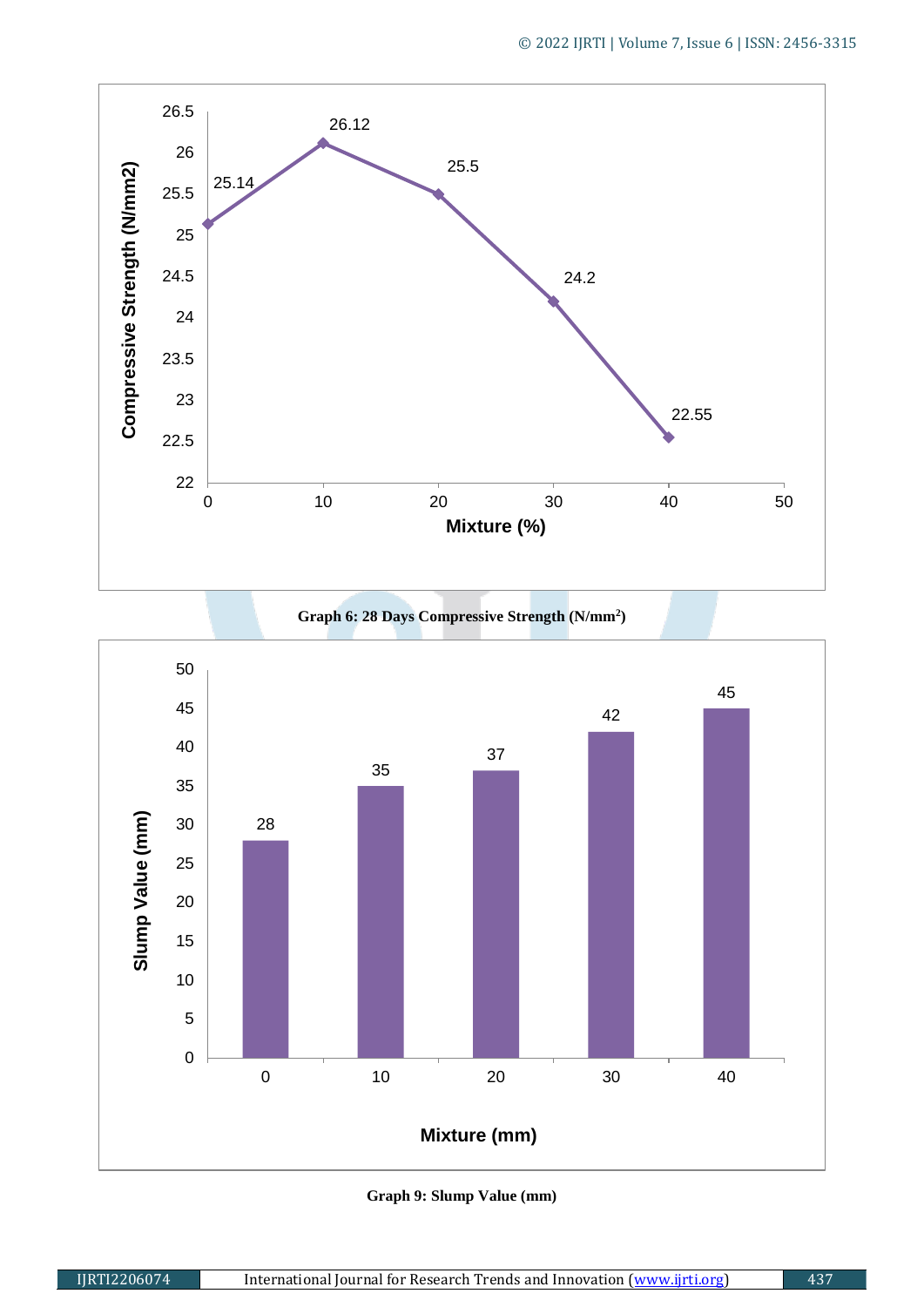